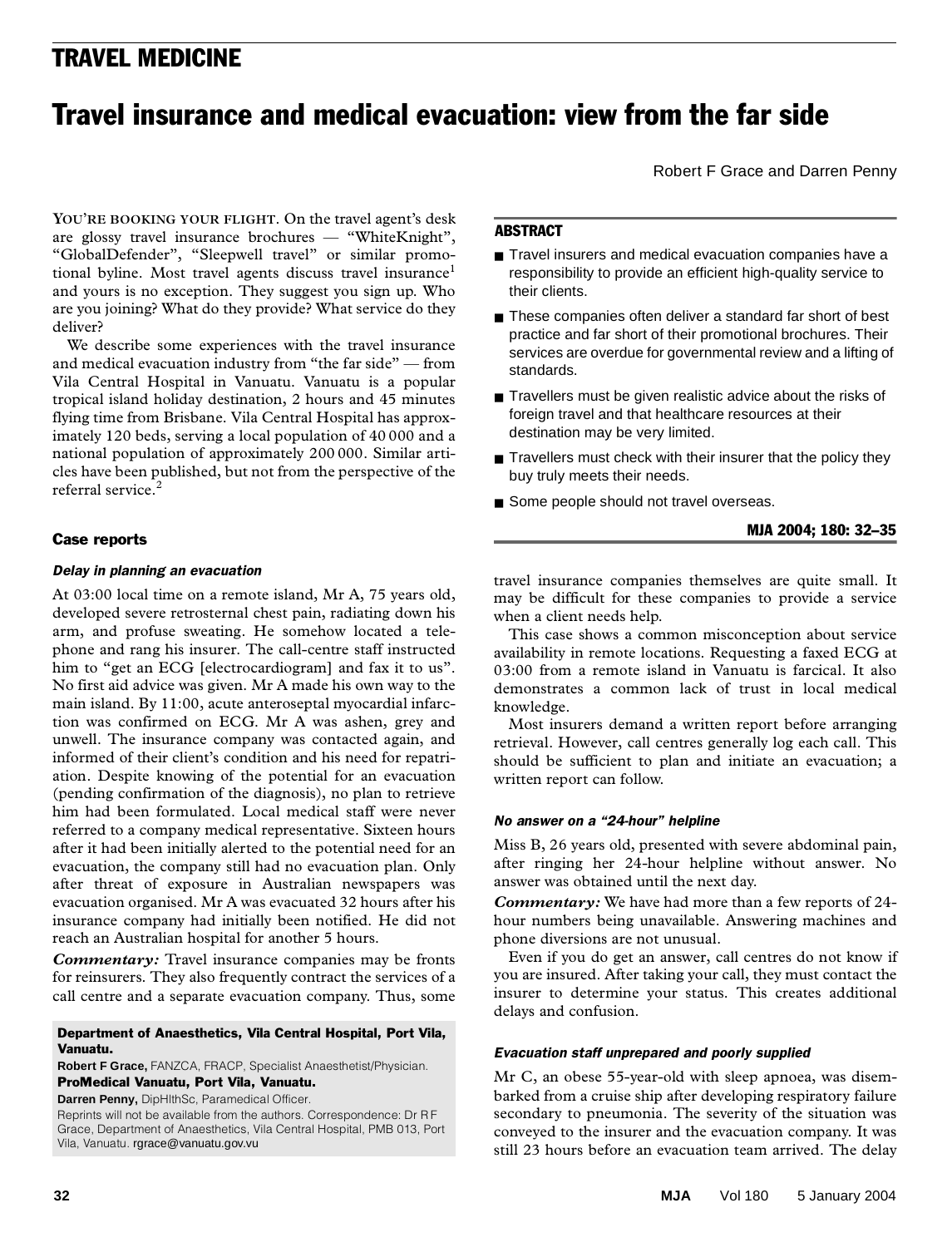largely arose from waiting for the evacuation doctor to finish his day shift elsewhere. The doctor's daughter also came for the ride. When they arrived, they had no ventilation equipment. The patient was intubated with local help and hand ventilated during the flight to Brisbane.

*Commentary:* This type of response places local facilities under strain. Many evacuation companies have difficulty getting medical staff and teams at short notice. However, as experts in their field, they should be prepared for this. The staff are of variable calibre and frequently unfamiliar with their equipment, which is often inadequate. Deficiencies are often made up from local supplies.

Cruise ships are notorious for disembarking ill passengers. In this case, pressure was placed on local health providers to take over care. The patient was hurried off the ship at a small island and then transported to Port Vila. However, the facilities on cruise ships are often better than at Vila Central Hospital.

Evacuation companies staff and equip teams according to the patient's condition at the time the call is received. In the meantime, patients can and do deteriorate. In our opinion, all teams should be equipped for the sickest patients, not just "hand-holds".

### *Delay in plane being available for evacuation*

Evacuation company D was asked to retrieve a patient with encephalitis. Hours passed; each time the company was contacted they stated the plane would be leaving soon. Twenty-six hours later, the plane arrived. The delay was because the plane was doing a mail delivery.

*Commentary:* Unnecessary delays place patients under prolonged local care when they have paid a premium to be repatriated. Evacuation companies should be prepared to attend promptly. Insurers should not be contractually limited to one evacuation company, but should be able to tender to whoever can provide the earliest service.

#### *Refusal to evacuate*

Because of her age, Mrs E, 80 years old, paid a surcharge to be insured while on holiday in Vanuatu. Unfortunately, she fell and fractured her femur in one of the northern islands. Her insurance company refused to arrange retrieval, insisting she use local resources to travel to Vila for local treatment. After repeated requests for repatriation, the company ultimately refused to take calls. Only after consular intervention did the company agree to retrieve her  $-48$ hours later.

*Commentary:* Insurance companies ask overseas medical practitioners to justify requests for evacuation of insured travellers. This is understandable. However, it is commonly done in a confrontational fashion. Many companies have little comprehension of the minimal resources available to care for critically ill patients in places like Vanuatu. They will request that the patient be treated locally if at all possible. There is a great divide between what is possible,



*Hospitals in places like Vanuatu often do not have the resources available to care for critically ill patients.*

what is reasonable, and what is in the insured person's best interest.

#### *Evacuation not to nearest Australian centre*

Mrs F, 53 years old from Perth, was disembarked from a cruise ship with acute myocardial infarction. She was uninsured. She contacted an evacuation company who agreed to repatriate her. Although Perth is significantly further away, the company suggested repatriation to Perth rather than Brisbane.

*Commentary:* Brisbane is less than 3 hours from Vanuatu and has the nearest coronary care unit. Repatriation to Perth delayed her hospital admission and access to specialist care. It was not in her best medical interests. The recommendation to fly to Perth meant a significantly longer trip and a greater cost to the patient.

#### **Discussion**

Travel insurance and medical evacuation are competitive businesses. Thus, it is interesting to postulate why insurers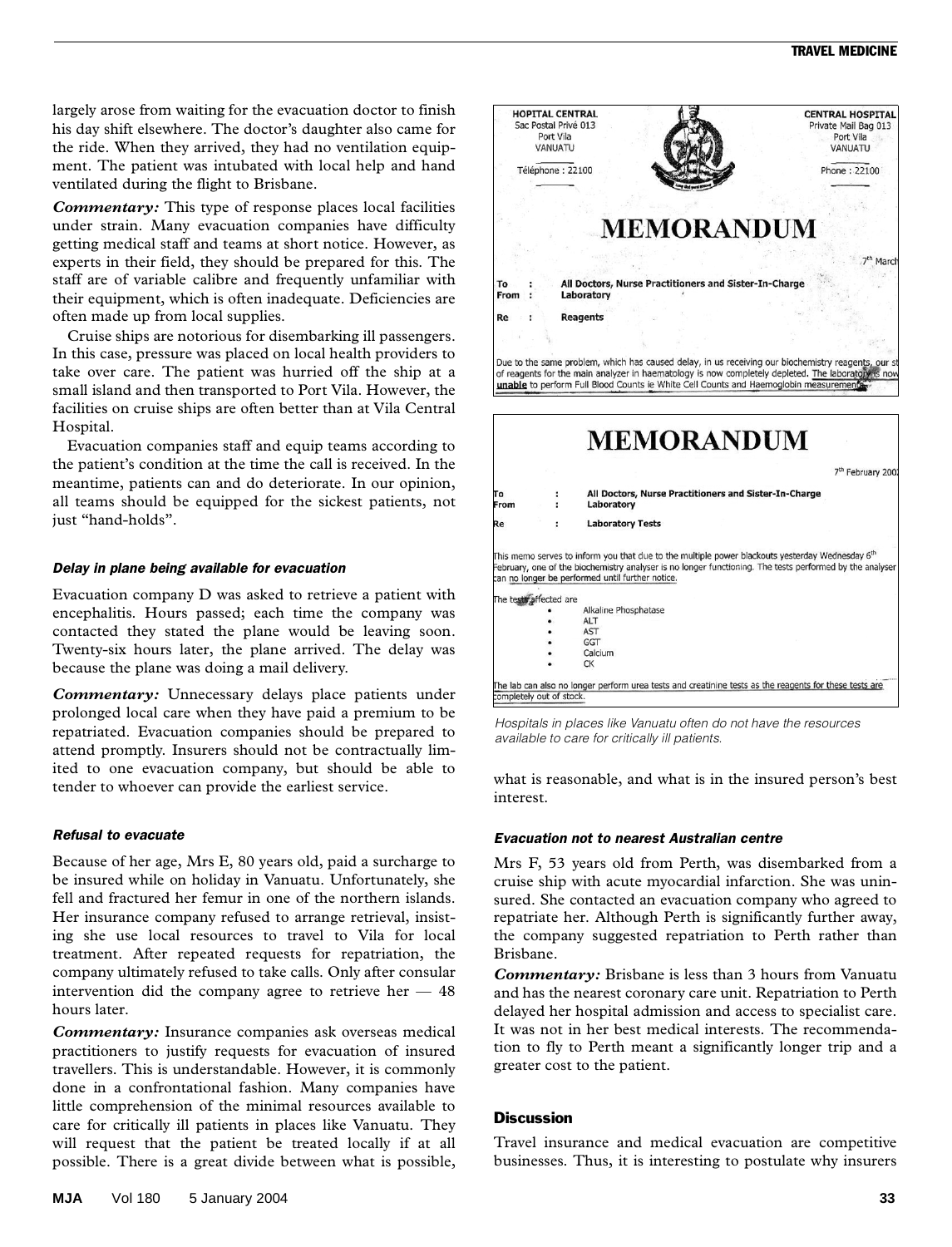# TRAVEL MEDICINE

and evacuation companies so often fail to provide a high-quality service. Are the premiums too low? Has competition driven the margins down too far? Does lack of continuity of care have an effect? As much of the industry's work is done outside Australia with minimal regulation, does this affect standards? Looking at it from the "far side", both industries could be improved.

It is estimated that 30%–50% of travellers become ill or injured while abroad. Most of these conditions are trivial. However, the risk of serious injury may be greater when travelling.<sup>3-5</sup> In a study of travel insurance claims made by returning tourists, two out of three claims were for medical and dental conditions and most claimants were older than 60 years. $6,7$  In another study, only two-thirds of travel insurance claims were fully met.<sup>6</sup> Poor documentation and pre-existing illness were the main reasons listed for refusal. Pre-existing illness is often contentious, particularly

in regard to *pre-existing* versus *pre-disposing*. An example might be someone who has hypercholesterolaemia but no history of coronary artery disease. If this person were to have a myocardial infarction while overseas, was the coronary artery disease pre-existing because of the hypercholesterolaemia (and hence, not covered by the policy) or was hypercholesterolaemia merely pre-disposing?

Travellers must read the policy carefully and discuss any concerns with the insurer before departure. Some companies offer a 14-day "cooling off" period, during which a full refund is available if the traveller feels the policy is not suitable. In March 2004, the *Financial Services Reform Act 2001* (Cwlth) will be fully implemented. This ought to lead to greater transparency. In an ideal world, policies should



*Evacuating a patient from a small island in Vanuatu.*

mention that retrieval delays are inevitable, you initially depend on local healthcare, and that ultimately you travel at your own risk.

Travel insurance and medical evacuation companies often give the impression of being contemptuous of the opinions of practitioners in the field. Yet they rely on these practitioners to care for their clients — often for free or minimal cost. In the developing world, hospitals generally do not have the infrastructure to obtain payment for services rendered to foreign nationals. Insurance companies are aware of this.

We have described our genuine experiences in Vanuatu, and more cases could be provided. The situation is similar elsewhere in the Pacific. There is a wide gap between the brochure and the reality. We do not know if insurers must meet standards. If so, we feel these standards need upgrading. Guidelines do exist for the medi-

cal evacuation industry. ISAS (Australasia) is the regional chapter of the International Society for Air Medical Services, an association of organisations working in air medical transport. They produce clinical standards to which the industry voluntarily adheres.<sup>8</sup> The standards are not comprehensive.

The Australian and New Zealand College of Anaesthetists and the Australasian College of Emergency Medicine have a policy document for the Minimum Standards of Transport of the Critically Ill.<sup>9</sup> This document states:

Initiation of patient transport should be simple, with clear guidelines and communication channels. Ideally the referring doctor should have to make one telephone call to initiate retrieval . . . In all situations requiring transport of the

#### Suggested standards for travel insurance and medical evacuation

#### **Administrative**

- A single outgoing telephone call needed to contact insurer and initiate an evacuation sequence if required.
- All 24-hour help lines to be staffed 24-hours no answering machines, no "call another number".
- Travel insurance policies to be written in plain language.
- Insurance company staff to follow a standard code of polite behaviour.
- A maximum 30-minute decision time for companies to decide if the patient is covered for evacuation.
- A maximum 60-minute time for initial relay of evacuation plan to the referring hospital.
- Evacuation jobs not contracted, but tendered to whichever company is able to do the job first.
- Time standards to "aircraft airborne" en route for pick-up.
- Written advance evacuation plans for each world region, with backup plans if preferred evacuation companies are unavailable.
- If evacuation is from an economically disadvantaged nation, an industry standard payment to be sent to the referring hospital if no invoice is received.

#### **Medical**

- Mandatory dialogue with a company's medical representative when contacted by an overseas medical practitioner.
- If there is a reasonable expectation that the standard of care will be higher in Australia and if there is a reasonable expectation that treatment in Australia will produce a better outcome, then the insured person is covered for repatriation.
- No right of refusal if evacuation is requested by an overseas medical practitioner and the patient is covered.
- Verbal medical report sufficient to initiate evacuation plan, written report to follow.
- Basic first aid advice to be issued over the telephone. All telephone operators to have some medical knowledge.
- Medical evacuation companies to provide retrieval kits with sufficient equipment to ventilate patients on each evacuation. Evacuation teams to be self-sufficient.
- Evacuation medical personnel to be able to intubate and ventilate, and have attended a training session with company equipment.